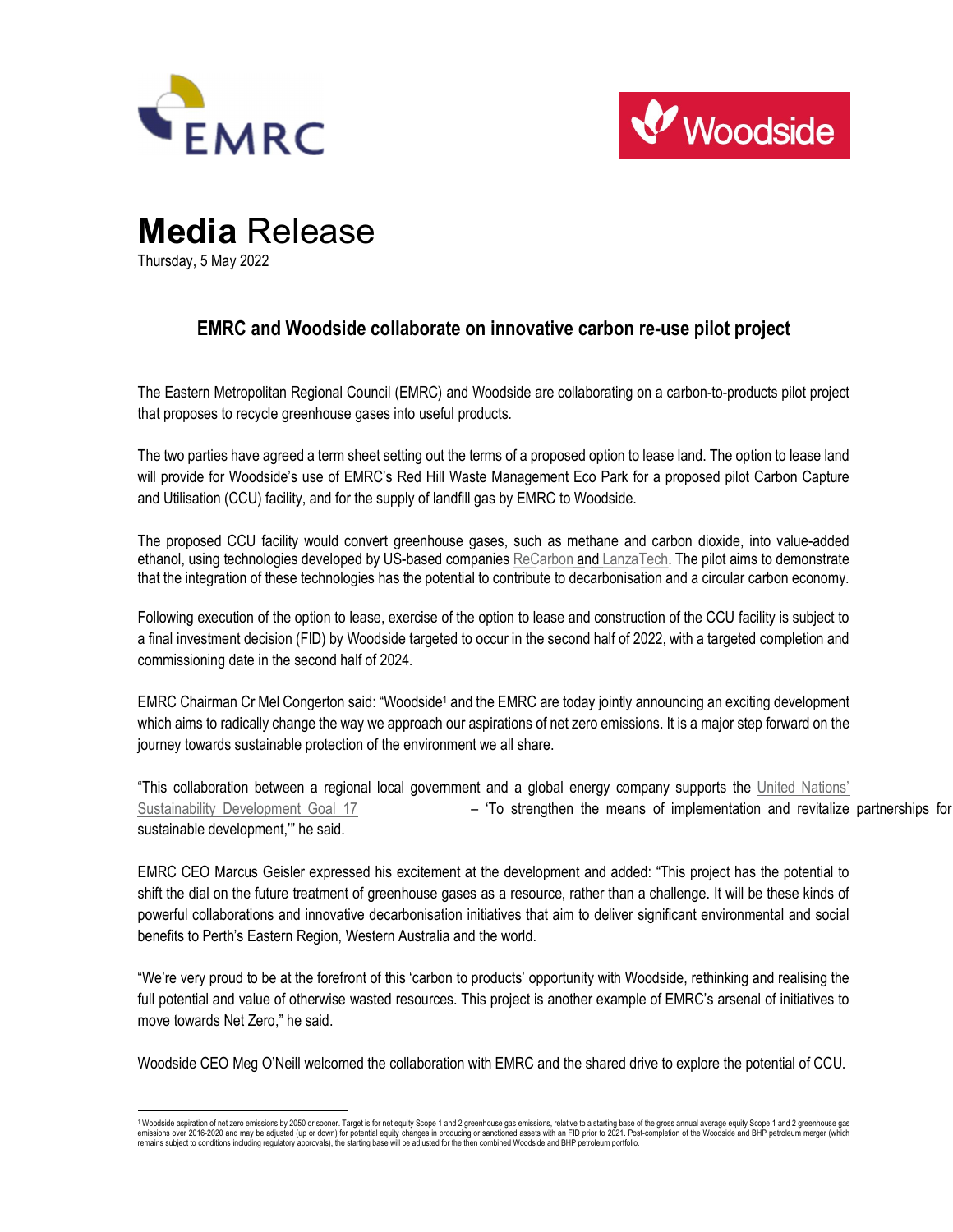"Woodside believes CCU is an emerging field as customers seek lower-carbon solutions.

"Woodside's climate strategy has two key elements: reducing our net equity Scope 1 and 2 greenhouse gas emissions, and investing in the products and services that our customers need as they too reduce their emissions.

"CCU has the potential to contribute to both elements of our climate strategy.

"To have a pilot CCU facility right here in Western Australia, where Woodside has pioneered other technologies, is also very exciting," she said.

#### About EMRC

Founded in 1983, the Eastern Metropolitan Regional Council (EMRC) is a progressive and innovative regional local government working on behalf of five member Councils located in Perth's Eastern Region: Town of Bassendean, City of Bayswater, City of Kalamunda, Shire of Mundaring and City of Swan. The Region covers a third of Perth's metropolitan area and is home to 338,000 people.

The EMRC provides a broad range of services across the region including waste management and education, resource recovery, natural and urban environmental management and regional development. Working in partnership with its member Councils and other stakeholders, the EMRC delivers local and regional scale projects across each of these areas for the benefit of the region. For more visit www.emrc.org.au

#### About Woodside

We provide energy which Australia and the world needs to heat homes, keep lights on and enable industry. We have a reputation for safe and reliable operations. Our hydrocarbon business is complemented by a growing portfolio of hydrogen, ammonia and solar opportunities in Australia and internationally. Our new energy opportunities include the proposed hydrogen and ammonia projects H2Perth and H2TAS in Australia and the proposed hydrogen project H2OK in North America. For more visit woodside.com.au.

#### About the Red Hill Waste Management Eco Park

This facility is located about 12 kilometres north-east of Midland, on the south side of Toodyay Road and east of the Darling escarpment. The waste facility uses modern techniques and principles of sanitary landfill design and operation, including leachate collection and methane gas capture. It also has recycling facilities to divert items from going to landfill.

The Red Hill Waste Management Facility is operated by the Eastern Metropolitan Regional Council on behalf of five member Councils; Town of Bassendean, City of Bayswater, City of Kalamunda, Shire of Mundaring, and The City of Swan.

#### About Carbon Capture and Utilisation (CCU)

Carbon dioxide capture and utilisation (CCU) refers to a process in which CO2 is captured and the carbon is then used in a product. The climate effect of CCU depends on the product lifetime, the product it displaces, and the CO2 source (fossil, biomass or atmosphere). CCU is sometimes referred to as Carbon Dioxide Capture and Use, or Carbon Capture and Utilisation<sup>2</sup>.

<sup>&</sup>lt;sup>2</sup> M. Pathak, R. Slade, P.R. Shukla, J. Skea, R. Pichs-Madruga, D. Ürge-Vorsatz,2022: Technical Summary. In: *Climate Change 2022: Mitigation of Climate Change. Contribution of Working Group III to the Sixth Assessment<br>*